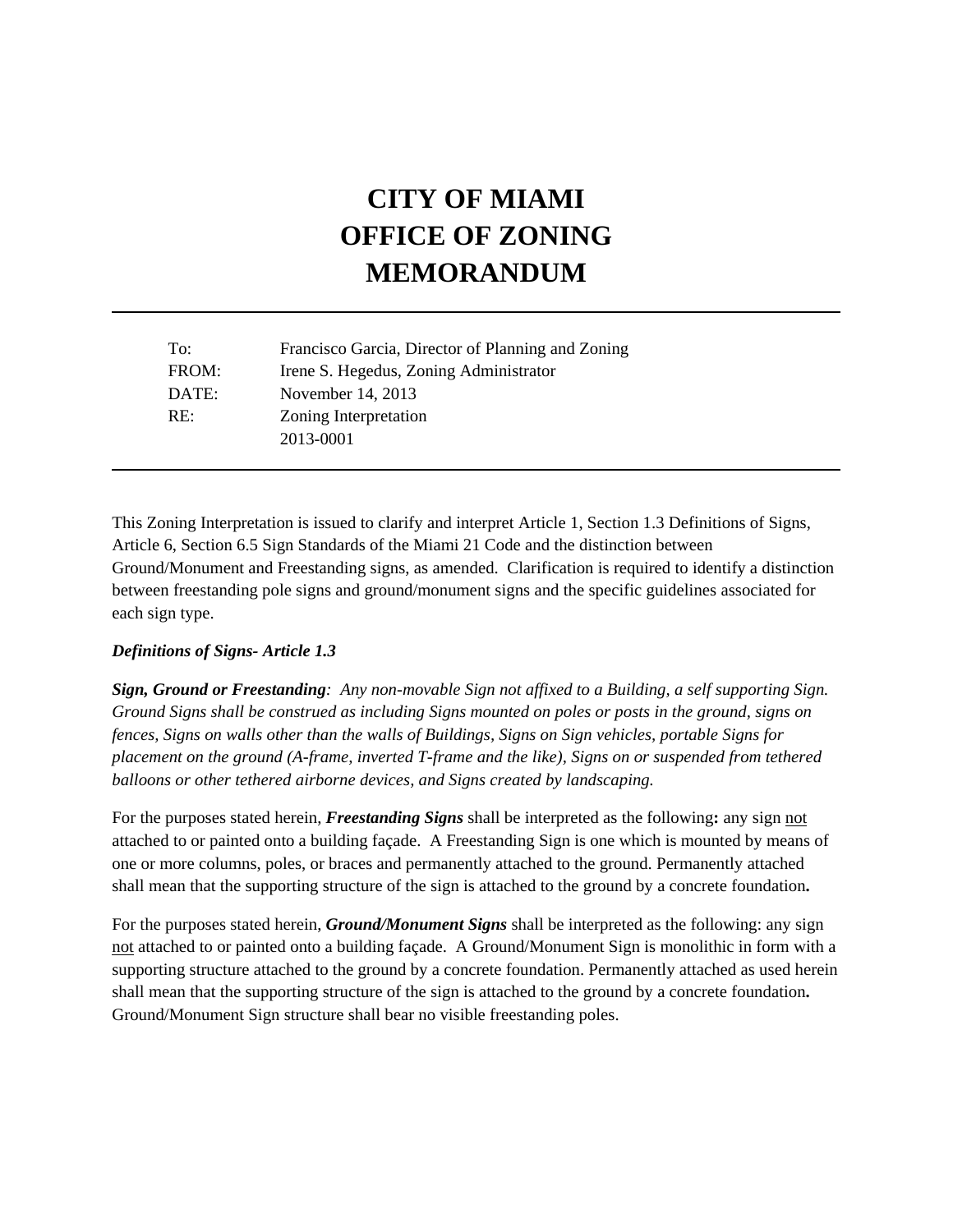Currently there are Transect Zone areas, within the City of Miami, (T6-24, T6-36, T6-48, T6-60 and T6- 80) that prohibit Freestanding Signs exceeding the height of 7' feet pursuant to Section 6.5.1.5. The intent of this provision of the code is to discourage "Freestanding pole Signs" for identification of buildings and business along corridors with narrow streets, slower vehicular traffic and a larger volume of pedestrian sidewalk activity. Ground/Monument Signs provide better visibility for vehicles and pedestrians within these urban environments. Therefore, Ground/Monument Signs higher than 7' feet within T6-24, T6-36, T6-48, T6-60 and T6-80 Transect Zones shall be regulated pursuant to Section 6.5.2.5.a. 4., 6.2.5.b. 4. and Section 6.5.2.6.b.

### **Sign Standards – Article 6.5**

### *6.5.1.5 General Requirements*

*j. Freestanding Signs higher than seven (7) feet in height are prohibited in Transect Zones T6-24, T6- 36, T6-48, T6-60, and T6-80. Free standing Signs above seven (7) feet in height are allowed By Right in District (D) Zones and may be permitted by Warrant in all other Zones, subject to any applicable Design Guidelines. These regulations do not apply to those signs regulated under Chapter 62, Article 13 of the City Code.* 

Regulations within Section 6.5.1.5, j. shall only apply to Freestanding Signs as interpreted herein. Freestanding Signs above seven (7) feet may be permitted by Warrant within the following Zones: T3, T4, T5, T6-8, T6-12, CI and CI-HD.

## *6.5.2.5 T5-L, T5-O, T6-L, T6-O, CI-HD, D1, D2 and D3*

*a. For a single establishment within a Building:* 

*4. Ground/Freestanding Signs. Shall be limited to one (1) Sign structure with no more than two (2) Sign surfaces, neither of which shall exceed forty (40) square feet in Sign Area, for each establishment or for each one hundred (100) feet of street Frontage. Permitted Sign Area may be cumulative, but no Sign surface shall exceed one hundred (100) square feet. Maximum Height limitation shall be twenty (20) feet including embellishments, measured from the crown of the nearest adjacent local or arterial street, and not including limited access highways or expressways, provided, however, that the Zoning Administrator may increase the measurement of the crown by up to five (5) feet to accommodate unusual or undulating site conditions.* 

*b. For a single Building with more than one establishment opening up to the outdoors:* 

*4. Ground/Freestanding Signs. Shall be limited to one (1) Sign structure with no more than two (2) Sign surfaces, neither of which shall exceed forty (40) square feet in Sign Area, for each establishment or for each one hundred (100) feet of street Frontage. Permitted Sign Area may be cumulative, but no Sign surface shall exceed one hundred (100) square feet. Maximum Height limitation shall be twenty (20) feet including embellishments, measured from the crown of the nearest adjacent local or arterial street, and not including limited access highways or expressways, provided, however, that the Zoning Administrator may increase the measurement of the crown by up to five (5) feet to accommodate unusual or undulating site conditions.*